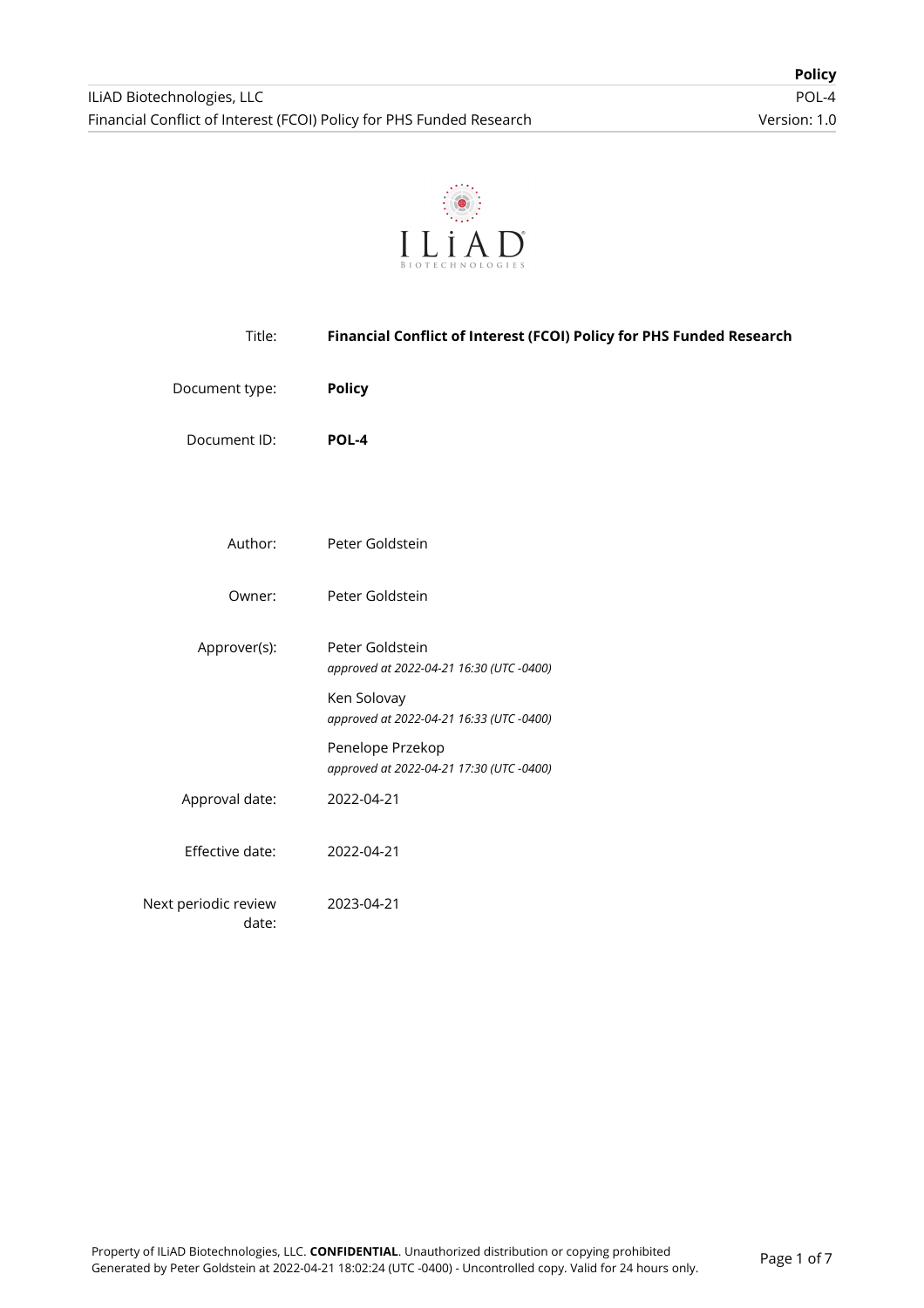# **1. Purpose**

### **Policy Statement**

As a clinical stage biotechnology company, ILiAD Biotechnologies LLC, "ILiAD", is committed to protecting the integrity and objectivity of its research activities by ensuring that the design, conduct, and reporting of research will not be biased or appear to be biased by a personal financial conflict of interest. ILiAD has implemented this policy to identify, manage, reduce, or eliminate financial conflicts of interest.

The procedures described in this policy were created and designed primarily to comply with the specific regulatory requirements for U.S. Public Health Service (PHS)-sponsored research but are also intended to provide a basic framework and standards for identifying, evaluating, and managing potential financial conflicts of interest relating to ILiAD's other research activities.

### **Reason for Policy**

This policy and related procedures have been developed to identify, manage, mitigate, neutralize, or eliminate actual, apparent, and potential financial conflicts of interest. The policy was written to be in conformance with the Code of Federal Regulations (CFR) 42, Part 50, Subpart F, Responsibility of Applicants for Promoting Objectivity in Research for Which Public Health Service (PHS) Funding Is Sought and 45 CFR Part 94, Responsible Prospective Contractors.

### **Availability of the Policy**

ILiAD will maintain an up-to-date written, enforced policy on financial conflicts of interest that complies with applicable regulations, including any federal financial conflict of interest regulations. The policy will be posted and available via the Company's publicly accessible website. ILiAD will inform covered individuals of the policy and of their responsibilities regarding disclosure. ILiAD will inform covered individuals in the event the policy is revised and updated.

## **2. Scope**

This policy is applicable to to all Investigators that are involved in PHS/NIH-funded grants or cooperative research projects or are applying for PHS/NIH funding.

The FCOI policy is not required for Investigators participating in Small Business Innovation Research (SBIR)/Small Business Technology Transfer (STTR) Program Phase 1 applications or awards but does apply to applicants and recipients under the SBIR/STTR Program Phase II.

# **3. Roles and Responsibilities**

ILiAD, the ILiAD Designated Official, and all Investigators engaged in PHS funded research as described in this document are responsible to comply with this policy.

## **4. Definitions**

For purposes of this policy, the following definitions shall apply:

**Designated Official** is the individual designated by ILiAD to oversee the financial conflicts of interest process, including solicitation and review of disclosures of significant financial interests.

**Equity interest** includes any stock, stock option, or other ownership interest, and its value may be determined through reference to public prices or other reasonable measures of fair market value.

**Financial conflict of interest** (FCOI) means a significant financial interest that could directly and significantly affect the design, conduct, or reporting of research as determined by ILiAD through the Designated Official.

**FCOI report** means an Institution's report of a financial conflict of interest to a PHS Awarding Component.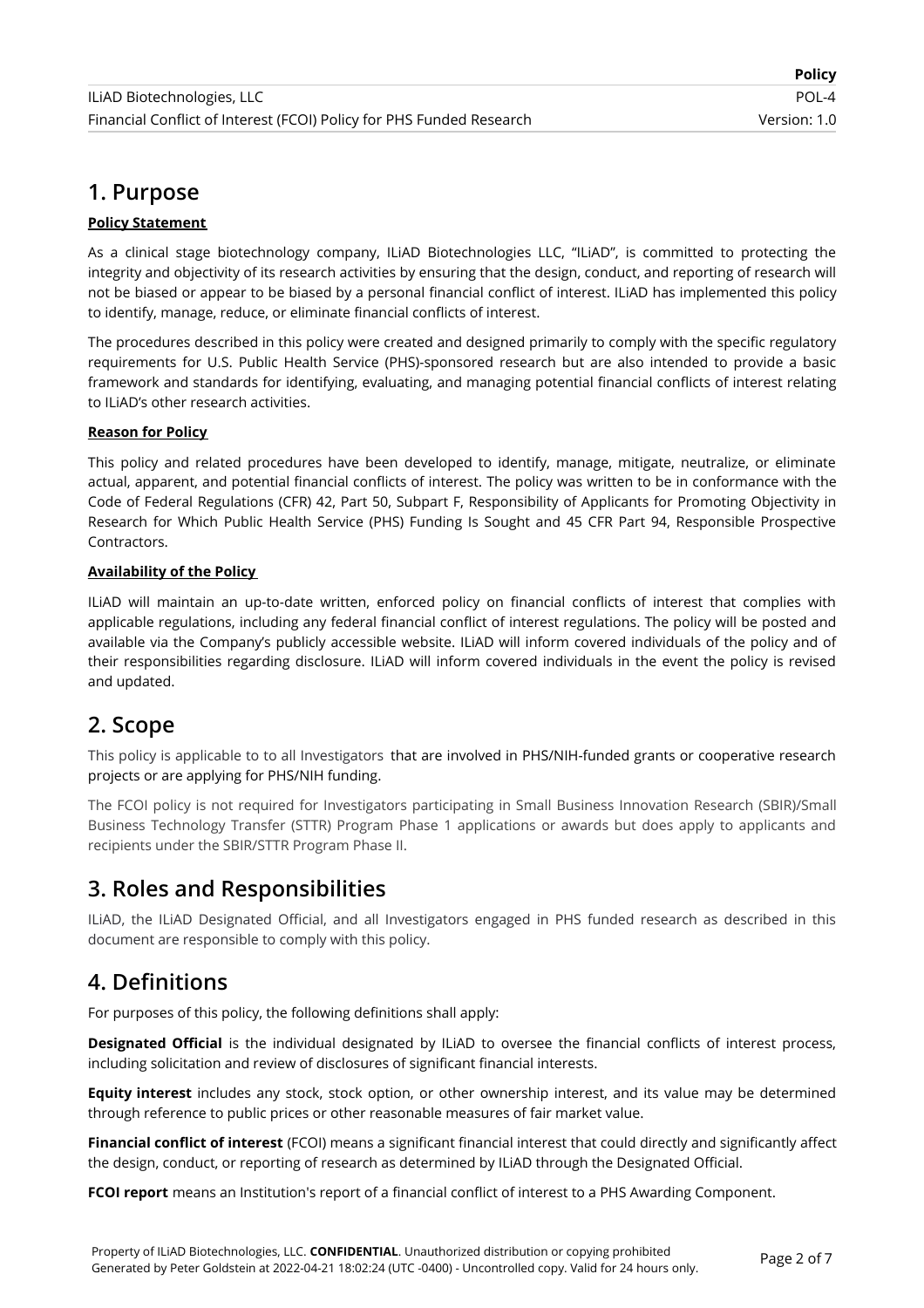**Financial interest** means anything of monetary value, whether or not the value is readily ascertainable.

**Immediate family** refers to an Investigator's spouse and dependent children.

**Investigator** means the project director/principal investigator and any other person who is responsible for the design, conduct, or reporting of the research or proposed research. This could include investigators at sub-awardee institutions, consultants, and subcontracted contract research organizations, and will be evaluated on a case by case basis.

**PHS** means the U.S. Public Health Service, an operating division of the U.S. Department of Health and Human Services (HHS), and any components of the PHS to which the authority involved may be delegated, including the National Institutes of Health.

**PHS Awarding Component** means the organizational unit of the PHS that funds the research that is subject to 42 CFR Part 50, Subpart F, and 45 CFR Part 94.

**PHS-funded Research** means research funded under PHS grants, cooperative agreements, or contracts.

**Public Health Service Act, or PHS Act** means the statute codified at 42 U.S.C. 201 et seq.

**Remuneration** includes, for example, salary and any payment for services not otherwise identified as salary (e.g., consulting fees, honoraria, paid authorship).

**Research** means a systematic investigation, study, or experiment designed to develop or contribute to generalizable knowledge relating broadly to public health, including behavioral and social sciences research. The term encompasses basic and applied research (e.g., a published article, book, or book chapter) and product development (e.g., a diagnostic test or drug). For PHS-Funded Research, the term includes any such activity for which research funding is available from a PHS Awarding Component through a grant, cooperative agreement, or contract, whether authorized under the PHS Act or other statutory authority.

**Significant financial interest** means a financial interest consisting of one or more of the following interests of the Investigator and his/her immediate family that reasonably appear to be related to the Investigator's ILiAD project responsibilities, including:

- 1. With regard to interests in any publicly traded entity, a financial interest consisting of any remuneration received from the entity in the 12 months preceding the disclosure and any equity interest (e.g., stock, stock option, or other ownership interest) in the entity as of the date of disclosure, in which the value when aggregated exceeds \$5,000;
- 2. With regard to interests in any non-publicly traded entity, a financial interest consisting of any remuneration received from the entity in the 12 months preceding the disclosure, in which the value when aggregated exceeds \$5,000, or when the Investigator or his/her immediate family holds any equity interest (e.g., stock, stock option, or other ownership interest); or
- 3. Intellectual property rights and interests (e.g., patents, copyrights), upon receipt of income related to such rights and interests.

Significant financial interests also include any reimbursed or sponsored travel (i.e., that which is paid on behalf of the Investigator and not reimbursed to the Investigator so that the exact monetary value may not be readily available) related to the Investigator's ILiAD project responsibilities, provided, however, that this disclosure requirement does not apply to travel that is reimbursed or sponsored by a Federal, state, or local government agency; an institution of higher education as defined at 20 U.S.C. 1001(a); an academic teaching hospital; a medical center; or a research institute that is affiliated with an institution of higher education.

Significant financial interest does not include the following:

Salary, royalties, or other remuneration paid by ILiAD (or a subrecipient as applicable) to the Investigator if the Investigator is currently employed or otherwise appointed by ILiAD, including that paid for intellectual property rights assigned or licensed to ILiAD and agreements to share in royalties related to such rights;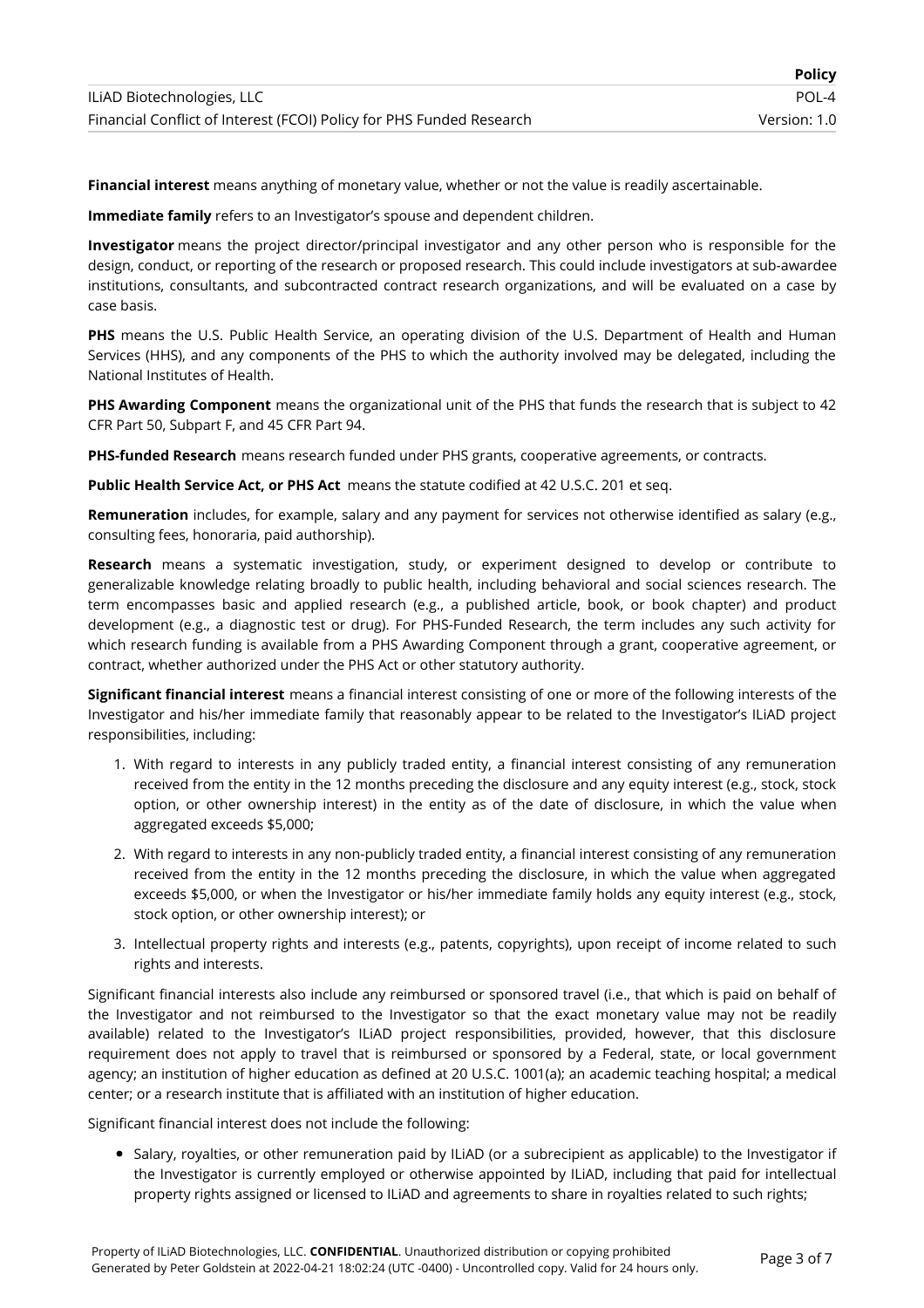- Any ownership interest in ILiAD (or a subrecipient as applicable) held by the Investigator (e.g., Employee Stock Ownership Plan);
- Income from investment vehicles, such as mutual funds and retirement accounts, as long as the Investigator does not directly control the investment decisions made in these vehicles;
- Income from seminars, lectures, or teaching engagements sponsored by a Federal, state, or local government agency; an institution of higher education as defined at 20 U.S.C. 1001(a); an academic teaching hospital; a medical center; or a research institute that is affiliated with an institution of higher education; or

Income from service on advisory committees or review panels for a Federal, state, or local government agency; an institution of higher education as defined at 20 U.S.C. 1001(a); an academic teaching hospital; a medical center; or a research institute that is affiliated with an institution of higher education.

**Small Business Innovation Research (SBIR)** Program means the extramural research program for small business that was established by the Awarding Components of PHS and certain other Federal agencies under Pub. L. 97-219, the Small Business Innovation Development Act, as amended. The term SBIR Program includes the STTR Program, which was established by Pub. L. 102-564.

# **5. Policy**

### *Responsibilities of ILiAD's Designated Official*

The Designated Official or his/her designee shall be responsible for the following:

- Informing ILIAD Investigators of their obligations under this policy and any related regulations;
- Reviewing disclosures of significant financial interest with ILiAD's Administrator to determine whether they are related to the subject research and, if so, whether they constitute financial conflicts of interest;
- Screening and managing potential financial conflicts of interest;
- Maintaining all records relating to disclosures of financial interests, ILiAD's review of and response to such disclosures, and any related actions under this policy;
- Ensuring inclusion of any required certifications in applications for funding or contract proposals; and
- Reporting and disclosure as required under this policy and applicable regulations.

For PHS-funded research, the Designated Official shall also have the following responsibility:

- Taking reasonable steps to ensure that Investigators for subrecipients (e.g., subgrantees, subcontractors, or collaborators) fully comply with this policy or provide ILiAD with sufficient assurances to enable ILiAD's compliance with all applicable laws or regulations. To this end, the written agreement between ILiAD and the subrecipient will specify whether ILiAD's or the subrecipient's financial conflicts of interest policy will apply to the subrecipient's Investigators and, if the subrecipient's policy will apply, the Designated Official will:
	- Obtain certification from the subrecipient that its policy complies with ILiAD's policy and the applicable regulations (absent such certification, ILiAD's policy will apply to the subrecipient's Investigators, and
	- Establish time periods for subrecipient reporting of financial conflicts of interest to ILiAD that enable ILiAD to report such conflicts in a timely manner, as required under its policy and the applicable regulations.

If ILiAD's policy will apply to the subrecipient Investigators, ILiAD will be responsible for meeting the requirements of this policy and the reporting obligations reflected in the applicable regulations.

#### *Internal Reporting Requirements*

For PHS-funded research in particular, as part of the funding application or proposal and prior to performing any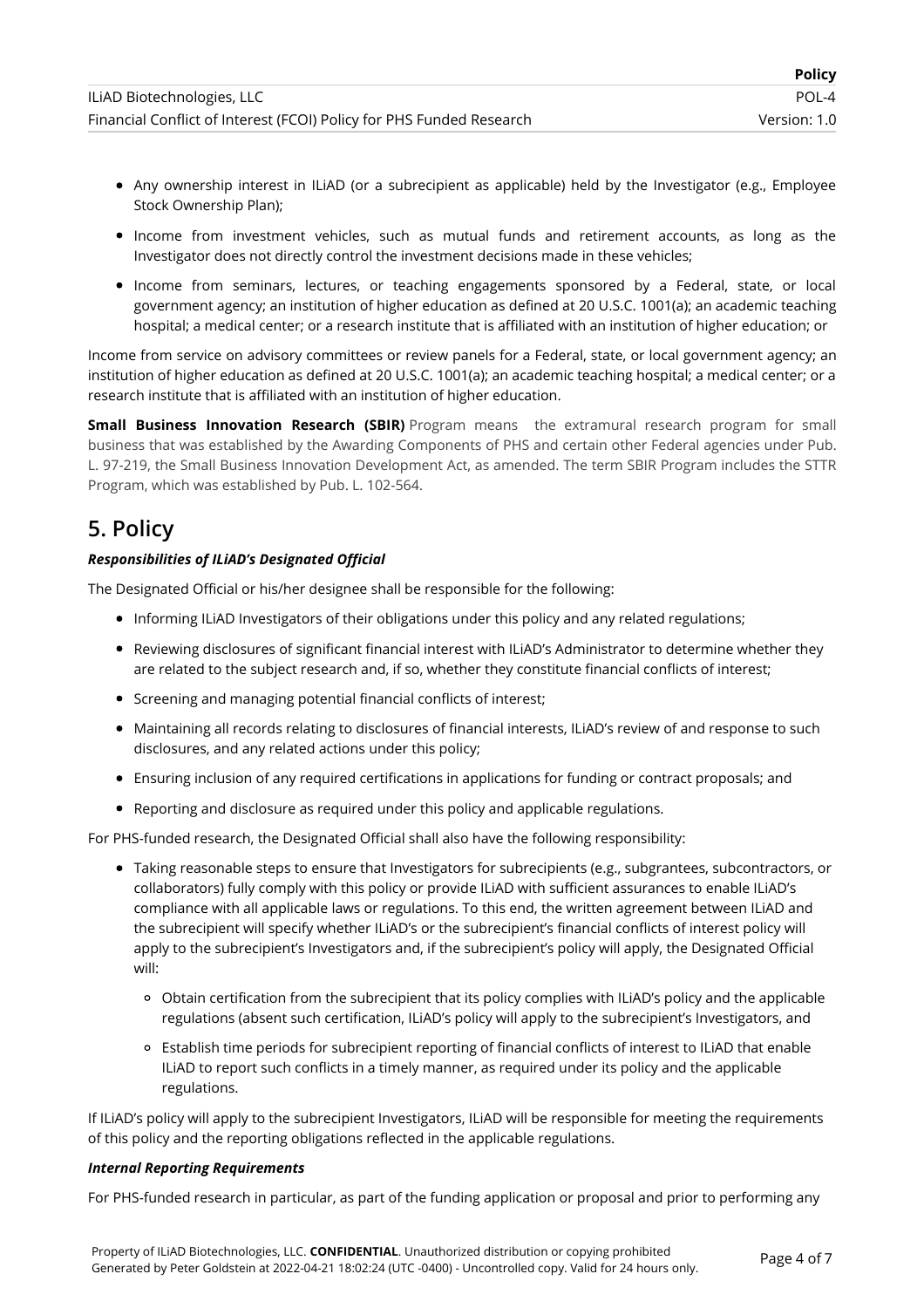|                                                                      | <b>Policy</b> |
|----------------------------------------------------------------------|---------------|
| ILIAD Biotechnologies, LLC                                           | $POI - 4$     |
| Financial Conflict of Interest (FCOI) Policy for PHS Funded Research | Version: 1.0  |

work on the research, each Investigator who is planning to participate in the research is required by regulation to complete a Significant Financial Interest Disclosure (SFID) Form and submit the SFID Form to ILiAD's Administrator. This requirement also applies to Investigators who are or who work for subgrantees, subcontractors, or collaborators on PHS-funded research. SFID Forms will be provided to Investigators in conjunction with the annual training and will be otherwise made available. ILiAD's Designated Official(s) will review SFID submissions. The information reported on the SFID Form includes a listing of the Investigator's known significant financial interests and those of his/her immediate family that reasonably appear to be related to the research or that are in entities whose financial interests could be affected by the research.

Investigators are expected to submit an updated SFID Form during the period of the award as necessary (at least annually for PHS-funded research). The annual update will typically be done in conjunction with completion of the annual training. Such disclosures shall include any information that was not previously disclosed; any change in information regarding any previously disclosed significant financial interest; or, within 30 days of discovery or acquisition, any new significant financial interest (e.g., an interest acquired through purchase, marriage, or inheritance).

#### *Determination and Management of Financial Conflicts of Interest*

Upon receipt of a completed SFID Form, the Designated Official shall determine whether an Investigator's significant financial interest is related to the subject research and, if so, whether the interest constitutes a financial conflict of interest under this policy and any applicable regulations. The Investigator may be required to submit additional information as part of the process. A disclosed interest may be related to the subject research either because the interest could be affected by the research or because it is in an entity whose financial interest could be affected by the research. A financial conflict of interest exists if the significant financial interest could directly and significantly affect the design, conduct, or reporting of the research.

If ILiAD determines that a financial conflict of interest exists, a financial conflicts of interest management plan will be implemented and monitored on an ongoing basis. The management plan will include appropriate steps to manage, reduce, or eliminate the conflict. The following are examples of conditions or restrictions that might be imposed:

- Disclosure to research participants or the public of significant financial interests (e.g., when presenting or publishing the research);
- Monitoring of research by independent reviewers;
- Modification of the research plan;
- Disqualification of staff from participation in all or a portion of the research;
- Reduction or divestiture of a financial interest; or
- Severance of relationships that create actual or potential conflicts.

In addition to the conditions or restrictions described above, ILiAD may require the management of conflicting financial interests in other ways as it deems appropriate.

#### *External Reporting Requirements*

ILiAD will disclose financial conflicts of interest as required by applicable laws or regulations. Before expending any funds under a PHS award, ILiAD will ensure public accessibility by posting financial conflicts of interest information on a publicly available web site or by responding in a timely manner to written requests as required under the regulations. The Designated Official will also report to the PHS Awarding Component, as detailed in the regulations, the existence of any financial conflict of interest that has not been eliminated and will ensure that ILiAD has implemented a plan to manage the conflict.

If a financial conflict of interest is identified after its initial reporting and during ongoing research (e.g., through participation of a new Investigator) and has not been eliminated, ILiAD will provide the PHS Awarding Component with an update within 60 days and ensure that it has implemented a plan to manage the conflict. If the financial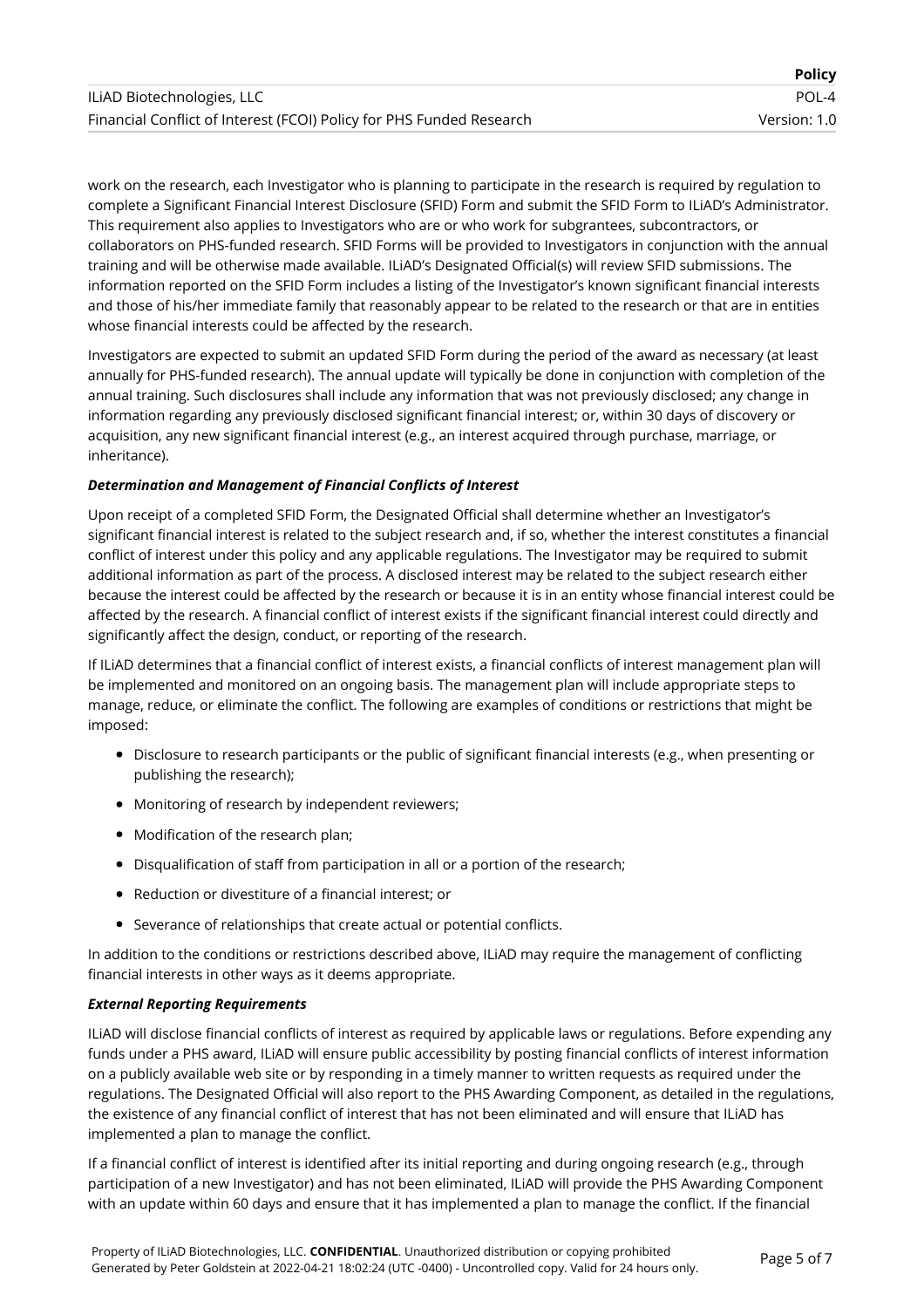|                                                                      | <b>Policy</b> |
|----------------------------------------------------------------------|---------------|
| ILIAD Biotechnologies, LLC                                           | POL-4         |
| Financial Conflict of Interest (FCOI) Policy for PHS Funded Research | Version: 1.0  |

conflicts of interest report involves a significant financial interest that was not disclosed by an Investigator or not previously reviewed or managed by ILiAD (e.g., not reviewed or reported by a subrecipient in a timely manner), ILiAD will undertake a retrospective review following all regulations as specified in 42 CFR 50.605. Such retrospective review will determine whether there was bias in the design, conduct, or reporting of the PHS-funded research, or portion thereof, conducted prior to the identification and management of the conflict. If bias is found, ILiAD will promptly notify the PHS Awarding Component and submit a mitigation report. Upon request, ILiAD will provide HHS with information relating to any Investigator disclosure of significant financial interests; ILiAD's review of, and response to, such disclosure; and whether the disclosure resulted in ILiAD's determination of a financial conflict of interest.

#### *Confidentiality*

ILiAD will, to the extent possible, protect the confidentiality of disclosures. In every instance, ILiAD will endeavor to balance the privacy interests of individuals with its responsibility and obligation to identify and manage conflicts of interest. Disclosures will be available to ILiAD staff only on a need-to-know basis and will not be disclosed outside of ILiAD unless necessary to comply with contractual, legal, or regulatory requirements.

#### *Investigator Noncompliance*

If an Investigator knowingly fails to comply with this policy (e.g., fails to identify an actual or potential financial conflict of interest), ILiAD may take appropriate disciplinary action, which may include, without limitation, termination of the Investigator's participation in the research. In addition, for PHS-funded research, failure to comply with this policy or the applicable regulations shall result in the following:

- If the Investigator's failure to comply with this policy or a financial conflicts of interest management plan has biased the design, conduct, or reporting of the PHS-funded research, ILiAD shall promptly notify the PHS Awarding Component of the corrective action taken or to be taken;
- ILiAD will make available to HHS all records pertinent to financial conflicts of interest and the management of those conflicts; and
- If HHS determines that a clinical PHS-funded research project whose purpose is to evaluate the safety or effectiveness of a drug, medical device, or treatment has been designed, conducted, or reported by an Investigator with a financial conflict of interest that was neither disclosed nor managed, ILiAD shall require disclosure of the conflicting interest in each public presentation of the results of the research and shall request an addendum to previously published presentations, if necessary.

#### *Training and Education*

Investigators receive training to promote objectivity in research and to ensure Investigator compliance with regard to the applicable regulations and significant financial interest disclosure obligations. The training module and other resources developed by NIH will be updated as appropriate and can be accessed through the NIH [Web](http://grants.nih.gov/grants/policy/coi/tutorial2011/fcoi.htm) site.

ILiAD requires Investigators to complete such training annually, and when any of the following occurs:

- ILiAD revises its financial conflicts of interest policy or procedures in any manner that affects the Investigator's obligations;
- An Investigator is new to ILiAD; or
- ILiAD finds that an Investigator is not in compliance with this policy or a financial conflicts of interest management plan.

#### *Retention of Records*

The Designated Official will retain financial conflicts of interest disclosure forms and other supporting information . For PHS-funded research, records of all financial disclosures, whether or not they result in a reporting obligation, and all actions taken by ILiAD with respect to each financial conflict of interest will be retained for at least 3 years from the date of submission of the final expenditures report or final payment on the contract or, where applicable,